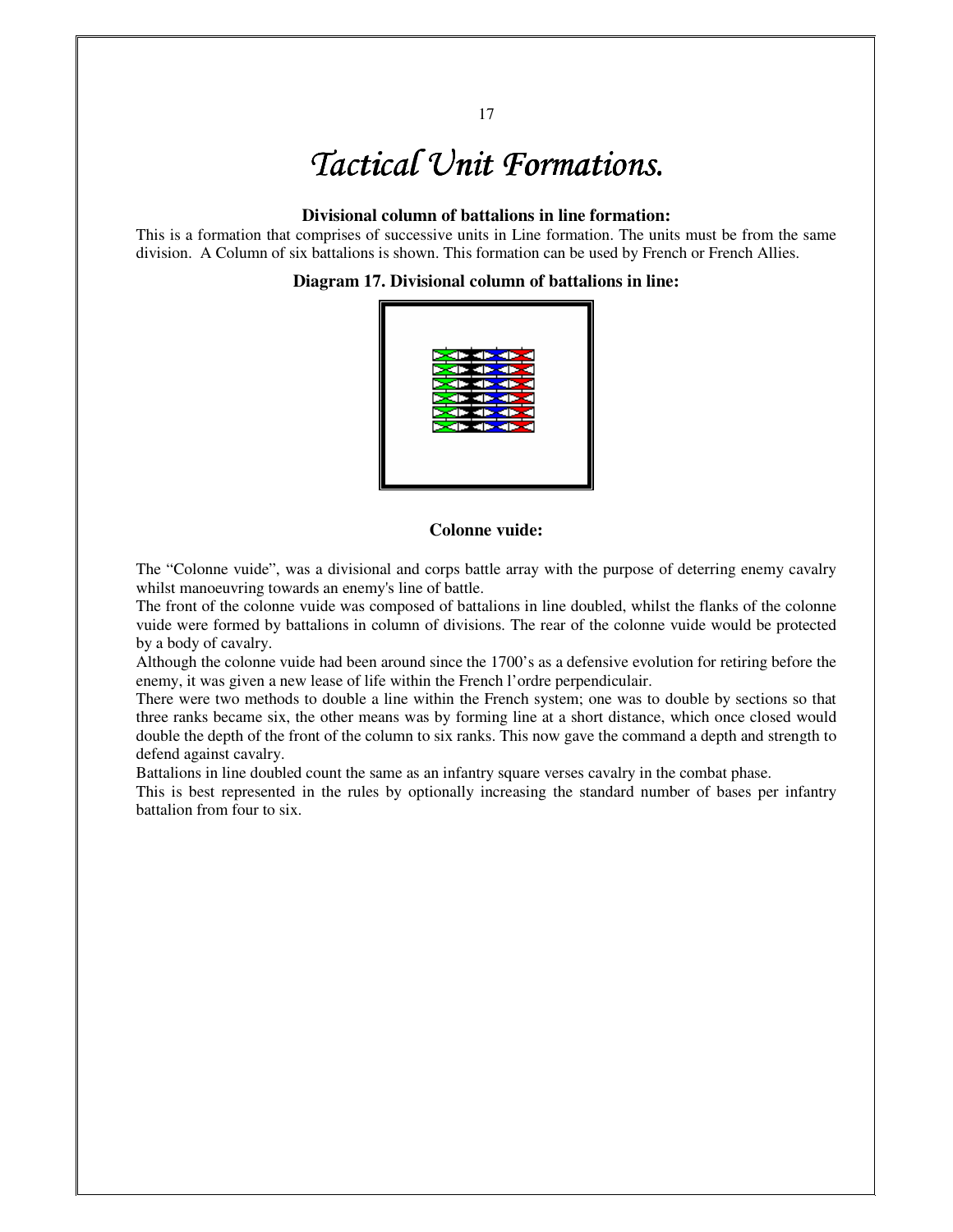# *National Unit Classification:*

| <b>French units:</b>               |             |                         |  |  |  |  |  |
|------------------------------------|-------------|-------------------------|--|--|--|--|--|
| Troop/unit type:                   | Period:     | Unit class:             |  |  |  |  |  |
| Old Guard Infantry                 |             | A                       |  |  |  |  |  |
| Marines                            |             | $\bf{B}$                |  |  |  |  |  |
| Fusilier Chasseurs/Grenadiers.     | 1806-1814   | $\mathbf B$             |  |  |  |  |  |
| Flanker Grenadiers/Chasseurs.      | 1811-1814   | $\, {\bf B}$            |  |  |  |  |  |
| <b>Young Guard</b>                 | 1809-1812 & | $\mathbf B$             |  |  |  |  |  |
|                                    | 1815        |                         |  |  |  |  |  |
| Young Guard Tirailleurs/Voltigeurs | 1813-1814   | $\mathcal{C}$           |  |  |  |  |  |
| Velites of Florence/Turin          | 18091813    | $\, {\bf B}$            |  |  |  |  |  |
| <b>Guard Cavalry</b>               |             | A                       |  |  |  |  |  |
| <b>Guard Cavalry</b>               | 1813-1814   | $\overline{C}$          |  |  |  |  |  |
| Cuirassiers/Carabiniers            | 1805-1812   | $\, {\bf B}$            |  |  |  |  |  |
| Cuirassiers/Carabiniers            | 1813-1814   | $\overline{C}$          |  |  |  |  |  |
| Cuirassiers/Carabiniers            | 1815        | $\, {\bf B}$            |  |  |  |  |  |
| Volunteer Infantry                 | 1791-1792   | $\overline{\mathrm{E}}$ |  |  |  |  |  |
| Volunteer Infantry                 | 1792-1793   | ${\bf E}$               |  |  |  |  |  |
| Levee en Masse                     | 1793-1794   | ${\bf F}$               |  |  |  |  |  |
| National Guard                     | 1791-1792   | E                       |  |  |  |  |  |
| Old Royal Line Infantry            | 1792-1795   | D                       |  |  |  |  |  |
| <b>Chasseur Battalions</b>         | 1792-1793   | $\mathbf D$             |  |  |  |  |  |
| Legere                             | 1794-1795   | D                       |  |  |  |  |  |
| Legere                             | 1796-1801   | $\overline{C}$          |  |  |  |  |  |
| Line Infantry                      | 1796-1801   | D                       |  |  |  |  |  |
| Line/Legere Infantry               | 1805-1807   | $\mathcal{C}$           |  |  |  |  |  |
| <b>Oudinot</b> 's Grenadiers       | 1805        | $\bf{B}$                |  |  |  |  |  |
| Line/Legere Infantry               | 1808-1812   | $\mathbf D$             |  |  |  |  |  |
| Line/Legere Infantry               | 1813-1814   | $\overline{\mathrm{E}}$ |  |  |  |  |  |
| Line/Legere Infantry               | 1815        | D                       |  |  |  |  |  |
| Cavalry                            | 1791-1800   | D                       |  |  |  |  |  |
| Cuirassiers                        | 1805-1807   | $\mathsf{C}$            |  |  |  |  |  |
|                                    | 1808-1812   | $\, {\bf B}$            |  |  |  |  |  |
|                                    | 1813-1814   | $\mathcal{C}$           |  |  |  |  |  |
|                                    | 1815        | $\overline{B}$          |  |  |  |  |  |
|                                    | 1791-1800   |                         |  |  |  |  |  |
| Carabiniers                        |             | D                       |  |  |  |  |  |
|                                    | 1805-1807   | $\mathbf C$             |  |  |  |  |  |
|                                    | 1808-1812   | B                       |  |  |  |  |  |
|                                    | 1813-1814   | $\mathcal{C}$           |  |  |  |  |  |
|                                    | 1815        | $\, {\bf B}$            |  |  |  |  |  |
| Lancers                            | 1811-12     | $\overline{C}$          |  |  |  |  |  |
|                                    | 1813-14     | D                       |  |  |  |  |  |
|                                    | 1815        | $\overline{C}$          |  |  |  |  |  |
| Dragoons                           | 1791-1795   | D                       |  |  |  |  |  |
|                                    | 1796-1800   | $\mathsf{C}$            |  |  |  |  |  |
|                                    | 1805-1807   | $\mathsf{C}$            |  |  |  |  |  |
|                                    | 1808-1812   | $\, {\bf B}$            |  |  |  |  |  |
|                                    | 1813-1814   | D                       |  |  |  |  |  |
|                                    | 1815        | $\overline{C}$          |  |  |  |  |  |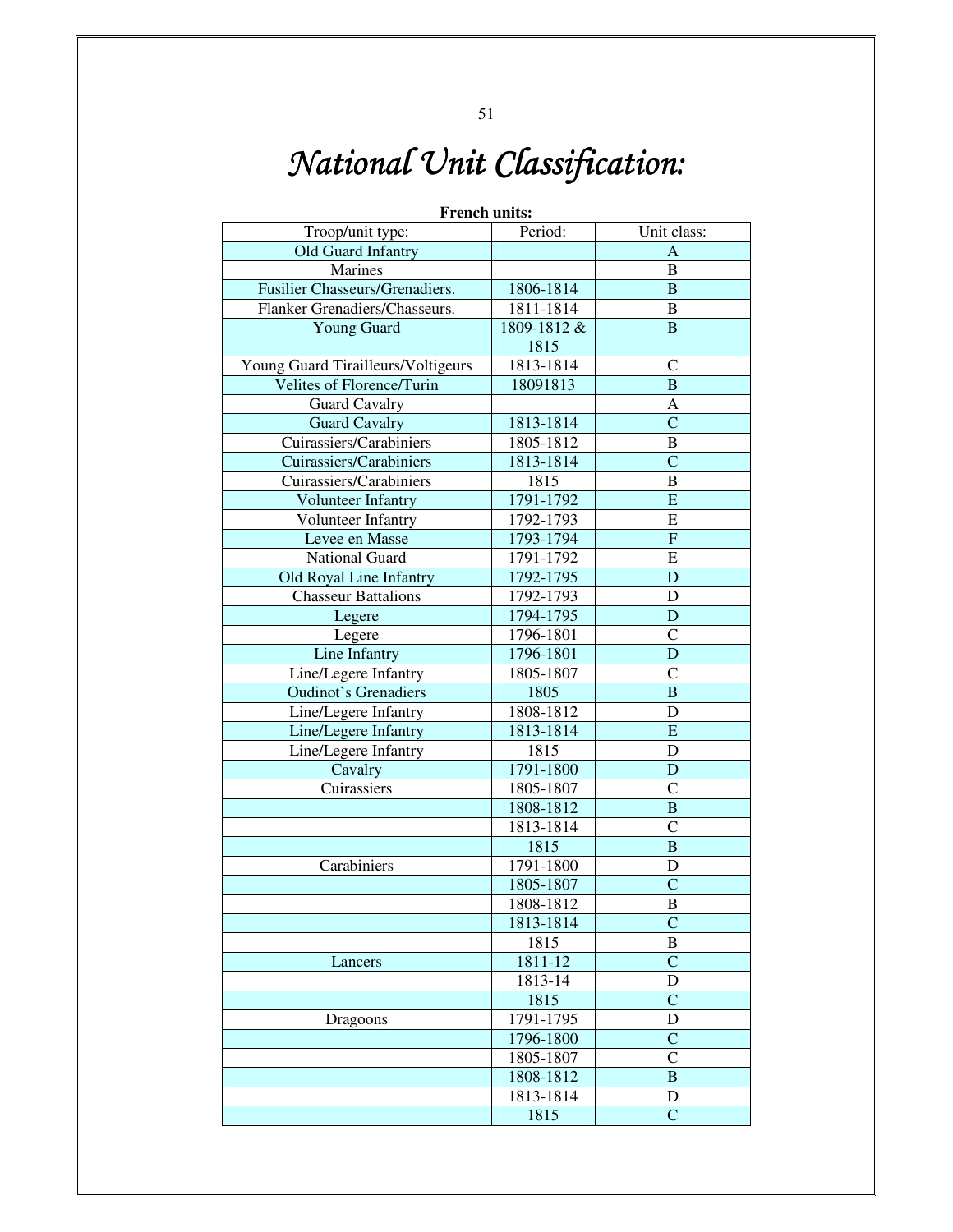92

# *Phase 4 a. Artillery.*

# **Artillery rules:**

### **1. Target priorities and measurement.**

- **a)** The main targets must be visible to the battery firing. Please see the visibility rules on page 63.
- **b)** Batteries must fire at formed units that are nearest to the battery, or upon the most immediate threat to the battery. *Examples: returning fire on an enemy artillery battery, or skirmishers that are in combat with the battery*
- **c)** A battery's arc of fire extends 45° from its flanks.
- **d)** The range to the target is measured from the centre of gun section model to the nearest part of the enemy unit.
- **e)** The enfiladed target modifier only applies where a line can be drawn from centre of firer through the length of a formed unit's base.

# **2. Firing in proximity to friendly units:**

- **a)** Artillery may not fire at targets which have been already in combat in the previous turn.
- **b)** Artillery may fire on units which have just moved into combat, or are about to be attacked by a friendly unit in the same turn, but only if all other artillery firing rules comply.
- **c)** Artillery may fire "overhead" of friendly units if the artillery and the target is on a higher elevation than the intervening friendly unit and the friendly unit is no closer than ten centimetres from the target and not closer than five centimetres from the firer. Artillery may also fire overhead if the artillery is higher than both the target and the intervening friendly unit. The intervening friendly unit must roll for normal range artillery fire effects upon it.
- **d)** Artillery may not fire if any part of a friendly unit intervenes between the firing gun model and the target.
- **e)** Artillery may not fire through their own or friendly skirmishers.

#### **3. Bombardments by massed batteries:**

- **a)** Unless used in an historical battle, massed-batteries may be possible only if subject to one CinC`s general's initiative test.
- **b)** After deployment both sides must declare their artillery firing priorities, and may choose either a bombardment, firing at formed enemy units, or they may elect to engage in counter-battery firing.
- **c)** A general must be assigned to a "massed-battery".
- **d)** The duration of the bombardment must be decided in advance and noted by player bombarding and/or the umpire notified.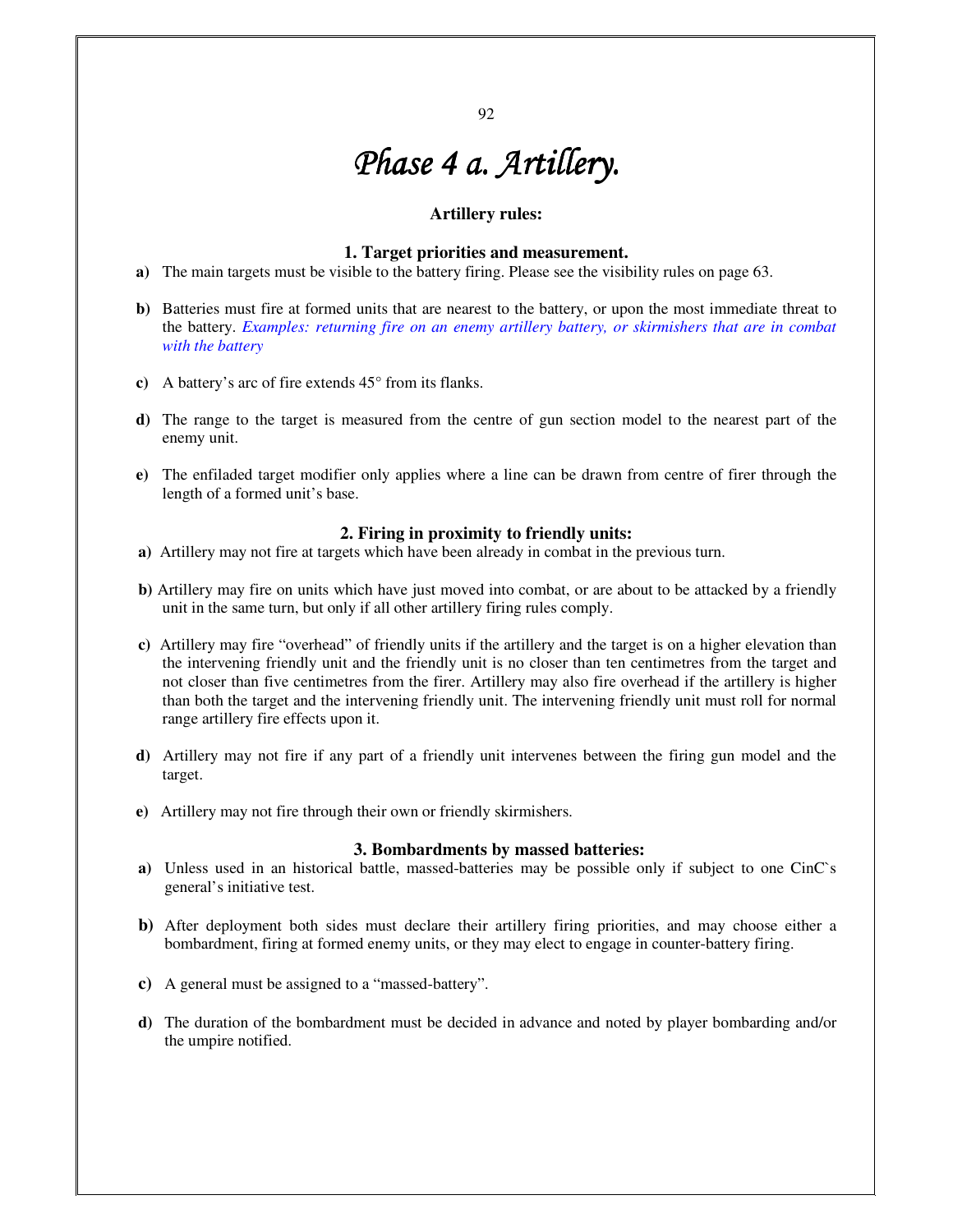# *Phase 4 a. Artillery Phase 4 Artillery.*

### **Artillery rules:**

# **17. Howitzer batteries:**

- **a)** If howitzer batteries did not exist in historical orders of battle, then the command's general must pass an initiative test, to be able to form one composite battery (of three models) from every three batteries.
- **b)** Artillery rule 4a 2c (page 92) also applies to howitzers.
- **c)** The target's position must be seen and it must not have moved in the same turn.
- **d)** If the nominated target is not hit, then units with a distance of 5 centimetres from the nominated unit may be diced for once in a turn.
- **e)** Once a unit has been hit, no further units should be diced for.

#### **18. A summary of national artillery modifiers:**

Spanish, Ottoman and Saxon Artillery: -1 modifier to normal and long range firing.

Russian artillery fire by half-battery with a -1 modifier.

# **19. Artillery re-supply rules (optional):**

The default ammunition re-supply is assumed to take place on the game and is established by uninterrupted lines of communication between artillery batteries and a designated artillery park. If no enemy units intervene, then supply is uninterrupted and they may continue to fire.

#### **Batteries isolated from divisional/corps reserves:**

- **a)** Each artillery battery should start with ammunition for the following: round-shot for 12 turns and canister for 3 turns.
- **b**) Once lines of communication have opened again, re-supply for three turns may be ordered by ADC movement from the artillery base to an "artillery reserve park" (situated to the rear of the higher parent formation) and then by artillery caisson movement (16 centimetres per turn) to the battery requiring re-supply.

#### **After bombardments:**

Batteries may also be re-supplied by moving the battery to the "artillery reserve park", with the re-supply lasting for as many turns the battery is stationary for, but only up to the original 15 turns (round-shot for 12 turns and canister for 3 turns).

#### **20. Battle maddened units (optional):**

Units shaken by long range artillery fire may roll a d.6; a score of "6" will result in a unit becoming battle maddened. A battle maddened unit would receive the following modifiers:

+1 in combat. -2 to artillery fire.

Battle maddened units are classed as being "in good order" and although they would have been "shaken" by artillery fire, battle maddened units do not cause the command to make a command reaction test. After the first turn of combat, the unit's morale state reverts to "shaken". This rule would be optional for impetuous or well-motivated and/or better disciplined troops. If historically justifiable, the die roll can be modified to suit a particular scenario and more impetuous units.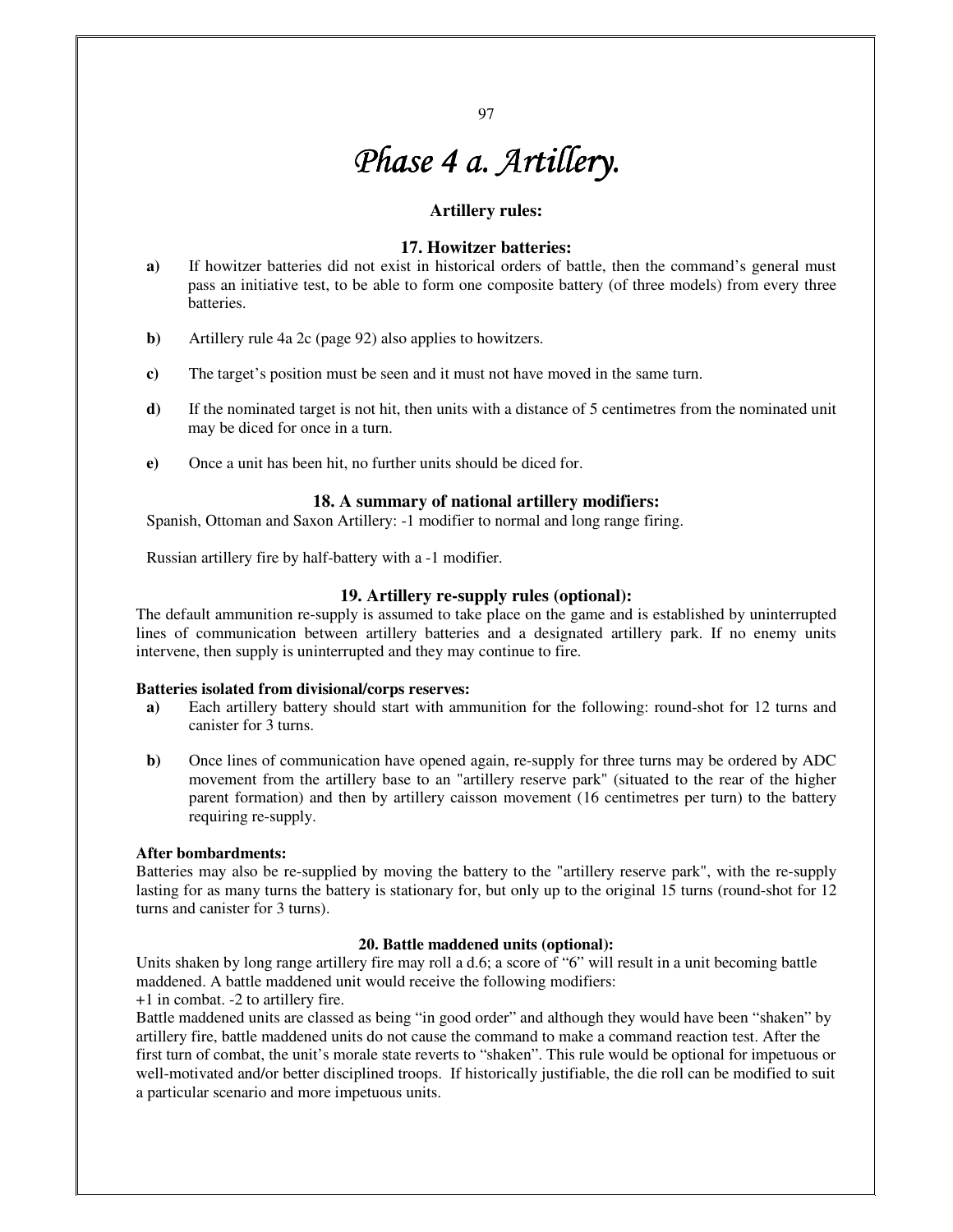# *Phase 5 a. Skirmisher Combat Rules.*

#### **1. Conditions for skirmisher combat:**

- **a)** A combat takes place when skirmisher bases are within combat range.
- **b**) "Combat range" for skirmishers is up to 8 centimetres, 45° from the skirmisher's base.

### **2. Skirmisher combat values & deployment:**

- **a)** Skirmishers Types: Dedicated line battalion skirmishers (British light companies, French voltigeurs, Prussian Schuetzen) fight with the same combat unit die roll as their parent battalions.
- **b)** Prussian, Russian and Austrian line battalions may skirmish with one base, representing volunteers etc. and strengths up to a company deployed for that purpose, but with a -1 modifier to their die roll.
- **c)** Third rank skirmishers will fight with a -1 to the parent class die roll.
- **d)** Line battalions may deploy an additional, second base from the line, counting as a third rank, but two bases will both fight with a -1.
- **e)** Third-rank skirmishers are required to pass a unit class die roll in order to get back into formation again.
- **f)** The deployment of third ranks may be done without requiring a command decision of a "general's initiative". This however must be done on a divisional level and not in a unit by unit, piecemeal fashion as this would require separate initiatives and die rolls.
- **g)** A formed unit may not deploy skirmishers if it is; routing, or its skirmishers have already been dispersed (permanently removed from play).
- **h)** A formed unit may not automatically deploy skirmishers if it is within combat range of enemy formed units, or enemy skirmishers. Units may only deploy skirmishers in combat range by passing a test to do so. Please see page 79, "Unit Manoeuvre Tests".
- **i)** Skirmisher bases may not be deployed more than a range of 8 centimetres from the front of their parent unit's front.
- **j)** Light infantry may be deployed in open order with their bases moved a distance of 4 centimetres apart and each base will combat as skirmish bases. Reforming takes one turn and must be neither in combat range of enemy units, nor in close range of enemy artillery.
- **k)** Whole units may also be deployed in extended order with their bases moved a distance of more than 8 centimetres apart and each base will combat as skirmishers. Reforming takes one turn and must be either in combat range of enemy units, nor in close range of enemy artillery.
- **l)** Line infantry battalions may be deployed in open or extended order with each unit base counting as skirmishers, but with a -1 to their combat die rolls.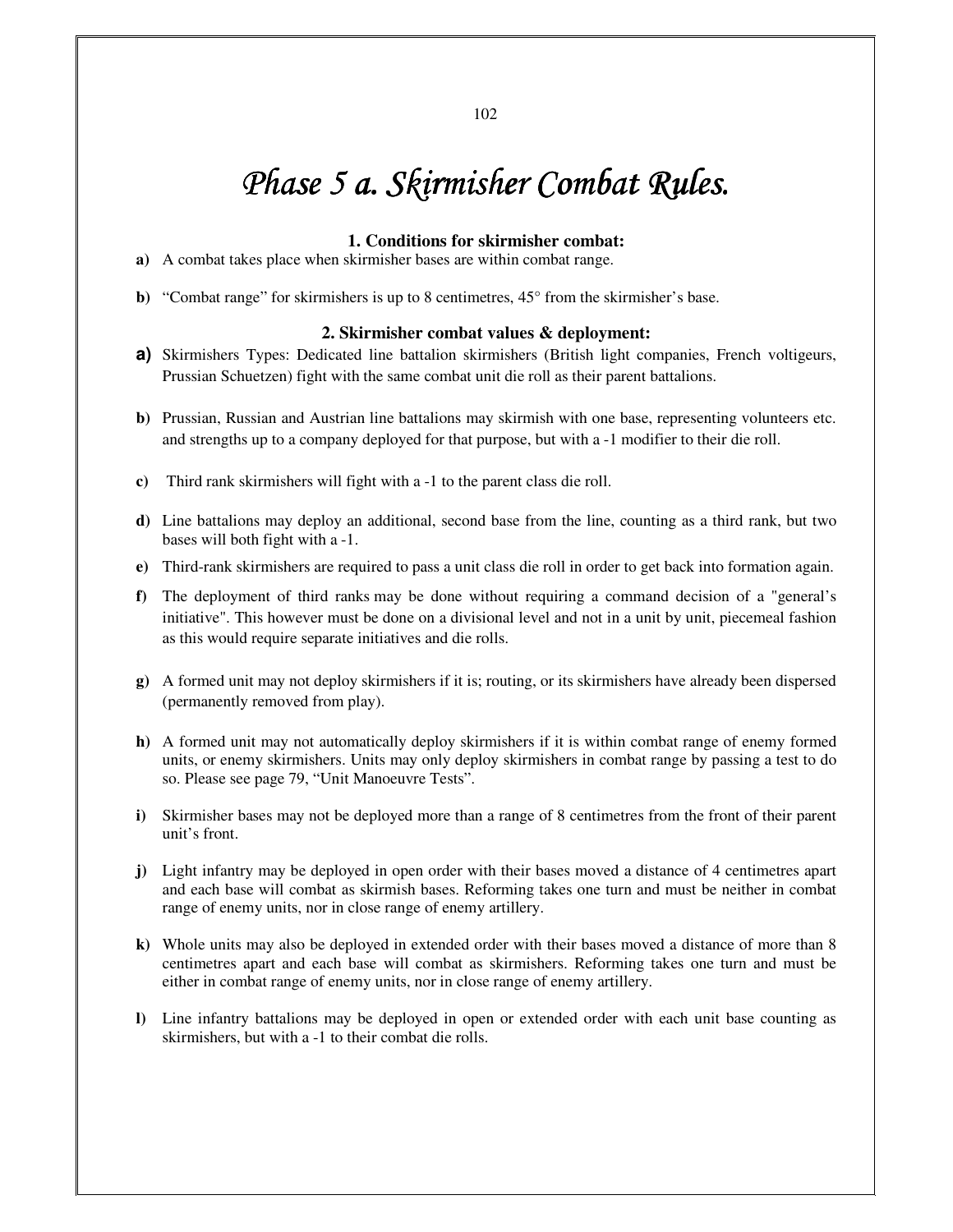# *Phase 5 c. Melees. Phase 5 c. Melees. 5 Melees.*

### **Notes on melees:**

- **1.** Infantry melees are **not** automatic if units come into base contact in open terrain.
- **2.** In open terrain an infantry melee will take place **only if** base contact takes place and the units were not visible to one another, or unaware of one another at the start of the turn. In this case therefore, there will be an "accidental" or an "encounter" melee.
- **3.** In infantry melees, modifiers that relate to formations do not apply.

#### **Notes on built-up areas (B.U.A`s):**

- **1.** B.U.A`s should consist of blocks, or "sectors" with sufficient space for two formed units allow space for your model building and the units. These are recommended to be 5 x 5 centimetres.
- **2.** Lightly built-up areas may be represented by fenced sectors around B.U.A`s. This would also be of 5 x 5 centimetres but they may have models of smaller buildings or barns placed within them. These give a +1 modifier to the defenders` die rolls.
- **3.** Roads should be wide enough to accommodate cavalry and infantry units in march-columns.
- **4.** On roads in B.U.A`s. units may move at normal column speed.
- **5.** Units move from one sector of a B.U.A. to another per turn.
- **6.** A maximum of one formed unit or four skirmisher bases may defend a B.U.A., but this should be limited to three light companies for larger establishment of 200 men each. This would apply to Austrian light infantry companies and divisions for example.
- **7.** Skirmishers defending buildings or defences are made to recoil by other skirmishers.
- **8.** Units may combat on roads in B.U.A`s, but again modifiers which relate to formations do not apply.
- **9.** Units attacking B.U.A`s that are disordered continue in combat if they fail to rally and disengage in the next turn.
- **10.** Skirmishers do not get a +1 to their die rolls for defending light B.U.A`s.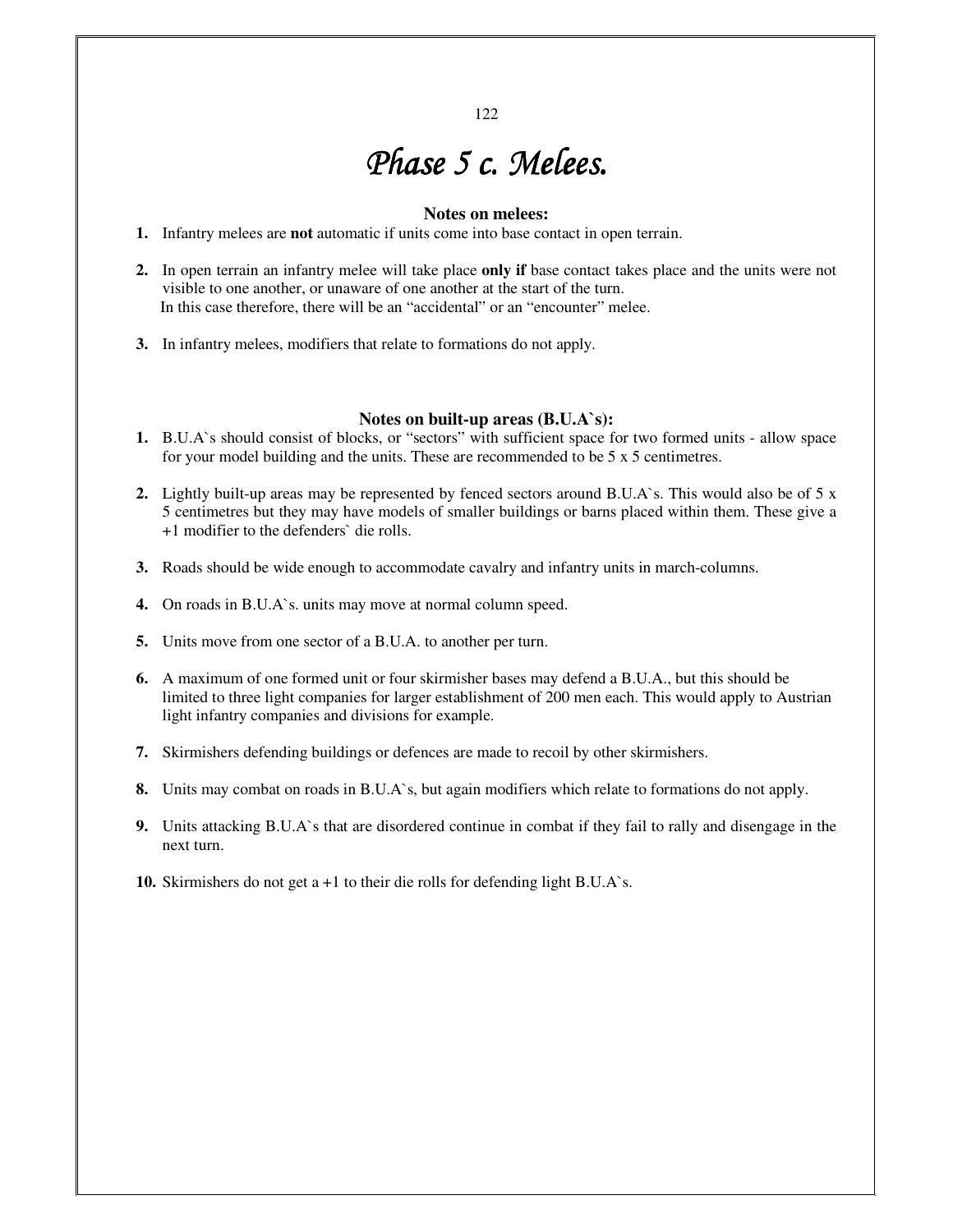# *Fires (Optional).*

# **Starting and fighting fires: an example.**

As part of a massed-battery bombardment, a "D" class French battalion in a built-up area (B.U.A.) is under a nominated two turns of pre-battle bombardment by a Prussian howitzer battery.

First turn:

In the first turn of bombardment the battery scores a "5"causing one "point of fire". This die roll starts a fire in the B.U.A, which the troops will attempt to put out at the start of the next turn.

# Second turn:

The French player rolls a d. 6 to fight the fire: a "1" (which does not put the fire out and in this turn the fire increases by one point to two points of fire).

In the second turn of firing the Prussian howitzer battery scores a "3", with no extra fires started in that area.

### Third turn:

At the start of the third turn there are two points of fire.

The French unit's die rolls are a "2" (which again does not put the fire out and in this turn the fire increases by one point to three points).

In the third turn of firing and the howitzer battery scores a "6" and the fire is increased again from three to four points.

### Fourth turn:

The French player rolls a d. 6 to fight the fire: a "3" (which does not put the fire out and in this turn the fire increases by one point to five points of fire).

In the fourth turn of firing the Prussian howitzer battery scores a "5". There are now 6 points of fire, which means that the French battalion unit must now evacuate the B.U.A.

# *Rifle-armed skirmishers (optional) armed skirmishers (optional)(optional) Phase 5 a. Skirmisher Combat Rules.*

The combat ranges for rifle-armed skirmishers are as follows 6 centimetres is short range and 12 centimetres is long range.

There is a also -1 modifier at short range against if they are within 4 centimetres ranges of enemy smoothbore musket skirmishers.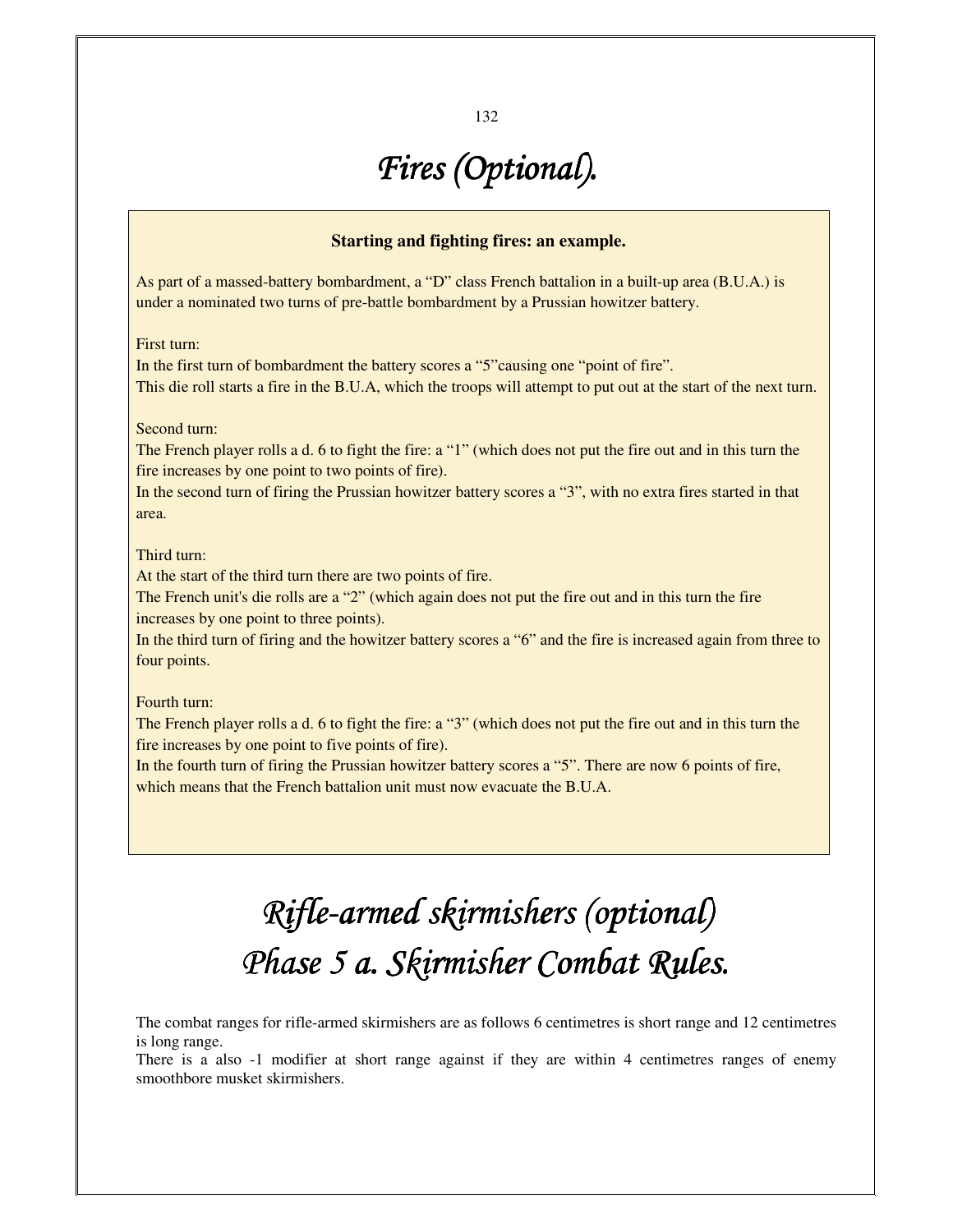# *Fatigue Rules (Optional): Rules (Optional):*

### **Conditions for cavalry becoming "blown":**

**1.** Cavalry have used their charge bonus move in rough-going terrain (thick mud, deep snow, up very steep slopes, etc.)

**2.** Cavalry have made two consecutive pursuit moves.

**3.** Cavalry have made two consecutive rout moves.

**4.** Cavalry have made two burst-through moves in one turn.

# **Conditions for infantry becoming "fatigued":**

**1.** Infantry has advanced up very steep hills without roads.

**2.** Severe fatigue may be represented as a result of strategic marching without rest for more than 6 days, or after a forced march. An umpire may judge that this fatigue will set in at a certain point in time during a battle

# **Recovery from infantry fatigue:**

Infantry units, cavalry unit and batteries may recover from fatigue after 12 turns if:

**1.** They have been stationary.

**2.** They are not involved in a combat

**3.** They have not been interpenetrated by another unit.

Note: The period of fatigue may be represented by two coloured d.6.

# **The effects of fatigue.**

**1.** Fatigued infantry and foot artillery movement is -2.

**2.** "Blown" cavalry movement is -4.

**3.** "Blown" cavalry may not use their charge movement bonus when moving into combat range or into contact.

4. There is a +1 combat point to the opponents of blown cavalry and fatigued infantry.

Note: A marker would be required for this state - I have used black or brown tiddly-winks.

# Alternative & simplified rules *for a passage of lines.*  Phase 3 a. Unit Movement.

This is a unit, or command manoeuvre test if the passage of lines is not performed by using columns formed on the centre in an enchequier (checkerboard) battle array.

The test only needs to be made if the first line of battle is within combat range of enemy troops or skirmishers, or it is within short range of enemy artillery.

A passage of lines is only possible if the lines are within 8 centimetres.

After the passage of lines the passing line finishes the turn and may be deployed to line at two centimetres in front of, or behind the stationary line of battle.

In a rearward passage of lines if passing battalions fail their unit manoeuvre tests they remain in their positions and are disordered.

In a forward passage of lines if the stationary battalions fail unit manoeuvre tests they become disordered and the passing battalions are left immediately behind the stationary ones and also become disordered.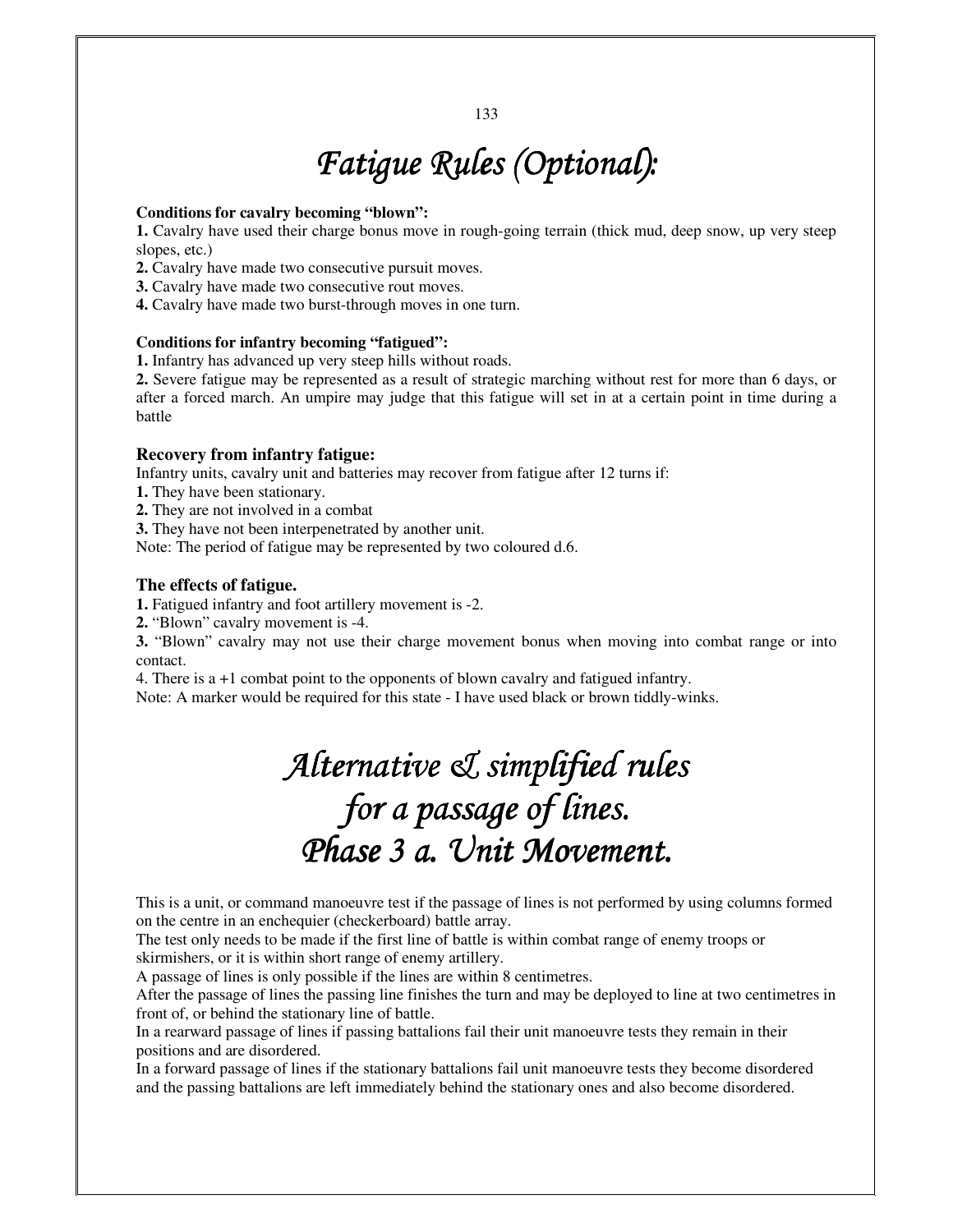# *Rules for the Ottomans. Rules for Ottomans.*

### **Ottoman Army Tactical systems, dispositions and battle array:**

The Ottoman's military doctrine emphasized tactical defensive methods even in campaigns when they were strategically on the offensive.

This reliance upon static defence is understandable; as both infantry and cavalry, unit training and drill were given a low priority and as a consequence their armies in the field lacked co-ordination and discipline and in contrast to European armies, Ottoman fighting methods, formations and battle arrays were rudimentary in nature.

Furthermore, the means to control articulated units in modern battle arrays was lacking according to Gabor Agoston (in Military Transformation in the Ottoman Empire and Russia 1500-1800): "The Ottomans did not have an officer corps trained in western style warfare until the Tanzimat reforms (1839-1876)" and most military governors and grand viziers originated from positions in the civil bureaucracy.

Occasionally Ottoman forces could launch counter-attacks and attempt to defeat opponents who were manouevring to new positions (e.g. when Vorontsov was attacked twice by superior Ottoman numbers at Vidin on the  $21<sup>st</sup>$  October 1811).

However, a typical battle array might be as follows; the commander in chief would be positioned centrally with a personal guard.

The main force would comprise of Janissary troops and artillery that would be in fieldworks.

Sometimes Sekhan infantry formed the main body; sometimes they were auxiliaries and were placed in front of, and to the rear of the regulars and the Sipahi cavalry on the extreme flanks.

Quite often positions taken up by Ottoman commanders would involve a chain of hills, or fortified village strengthened with earthworks and these would often guard their camps.

The light cavalry were integrated into a plan of battle that had been handed down through previous centuries; any advancing enemy elements would be drawn in upon the Ottoman's infantry and artillery, who awaited them behind redoubts, whilst rifleman spread on the flanks in advantageous positions in folds in the ground.

Dependent upon the terrain, irregular infantry might also be used to screen the main battle line and then parting to the flanks and rear, draw the enemy onto the Ottoman's main positions to reveal the firepower of the army's main force of concealed infantry and heavy artillery.

Once the enemy had been weakened and disordered the Sipahis would surround them, or attack their flanks.

Ottomans could make a series of cavalry charges from their defensive positions in order to weaken their assailants.

Or employ a tactic to delay the enemy on some stronghold on the field, whilst their usually superior numbers enveloped them.

# **Command and control rules as they apply to the Ottomans:**

Only infantry of the same contingent units may be manoeuvred in commands as per the rules for regulating/directing units (pages 84-5), more on Ottoman infantry & cavalry movement rules on page 137.

Irregular forces are controlled as "flanking brigades" as described in the Introduction on page 19.

Although one line of heavy infantry was the norm, it is possible for the Ottomans to form more than one line in a defensive position or in a battle array.

In relation to their infantry arrays, cavalry dispositions are strictly traditional; and apart from centrally held household guard units, cavalry were positioned to the flanks.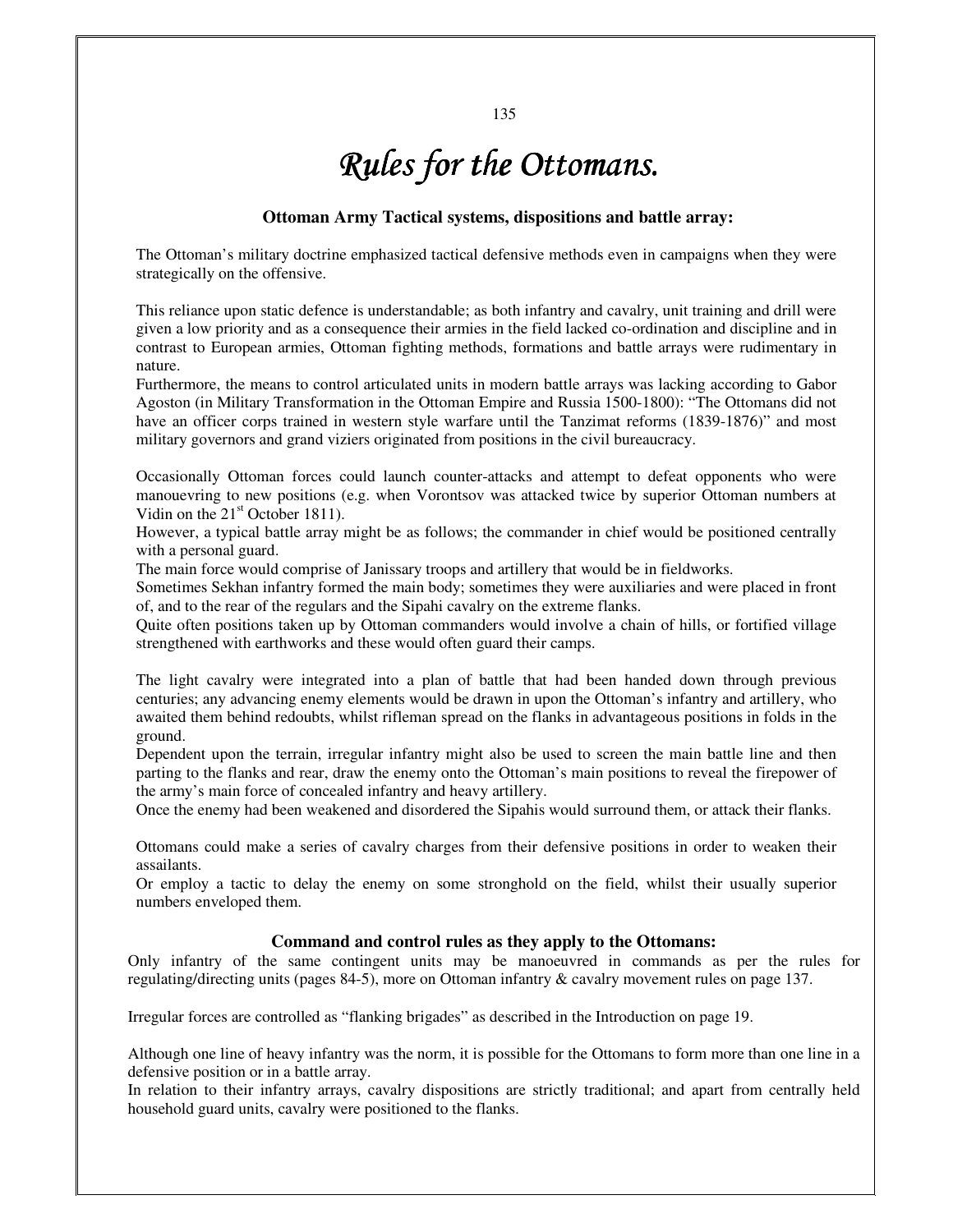# *Rules for the Ottomans. Rules the Ottomans.*

# **Cavalry tactics of the Ottomans:**

Most cavalry were organised into Ortas (regiments) of 10 squadrons and each squadron nominally of 100 men. Fighting as irregulars in deep ranks; they did not use tight formations and the primary weapon for all cavalry (regular and irregular) was the lance.

'Standard' tactics were based on the medieval Asiatic cavalry horde; essentially the cavalry fought according to two modes:

The first mode was more commonplace and fighting in a loose order, as individuals, a mass of dispersed riders, moving quickly and without a well-defined tactical goals, they would attempt to harasses the formed enemy and destroy any isolated forces.

Against formed European cavalry their tactics rested upon superior numbers, the feigned flight of their centre and the swarming of both wings to envelop, and threaten the flanks and rear of their formed opponents.

European cavalry could beat them in a frontal assault when they had no open flanks, but Ottoman cavalry units could defeat any enemy that might leave an opening.

The second mode would be an all-out charge, en masse, with the cry of "Allah U Akhbar", the riders would descend upon an enemy at the gallop and their wild charge could break a surprised adversary.

This happened on the  $4<sup>th</sup>$  of July 1811 at the battle of Rutschuk, where the Kinburn Dragoons, the White Russia Hussars and two Cossack regiments were overwhelmed and routed by ten thousand cavalry under the command of Bosnak Agha.

# **Ottoman Artillery (Topiji):**

In 1793, Selim III had the Ottoman artillery expanded and reorganized; it was divided into 25 batteries. Prussian and French advisers were brought in and Prussian drill was adopted. About half of this artillery was stationed in and around Istanbul with the rest in the provinces.

The Topijis were well-trained and enthusiastic and probably the best arm in the Ottoman army, but their performance in battle was hampered by the poor quality of gunpowder that was supplied to them.

Ottoman guns were not uniform in weight or type; the batteries could comprise of 4 light, medium or heavy "Sahi" (field) guns, or French 6-pounders. They would have 4 "Balyemez" (heavy) guns but these could vary in weight from 60-120 pounds and also 2 "Abus" howitzers which could be between 8 and 25 pounds.

There were also provincial artillery batteries of which the numbers of pieces could vary considerably, which had; light, medium or heavy "Sahi" field guns, or the extra heavy "Balyemez" guns.

In addition to these other artillery formations existed; most notably the  $1<sup>st</sup>$  regiment of the Nizam-I-Jedid had ten 6 pounders attached and there were also three Guard Horse Artillery batteries.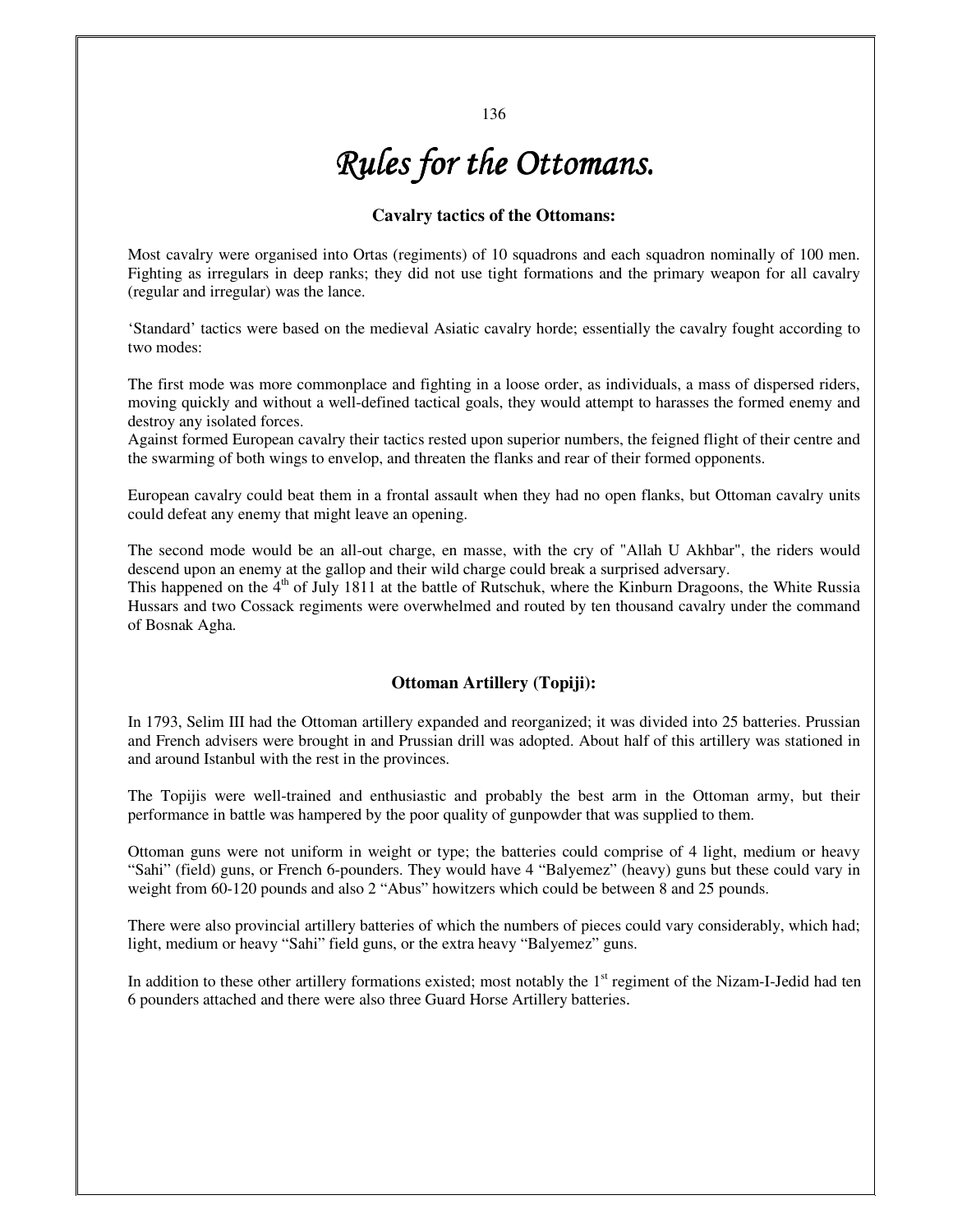# **Ottoman Infantry Rules:**

### **Djeemat Chasseurs**:

Djeemat Chasseurs are light infantry and are able to either detach skirmishers, or deploy in loose files and open and extended orders.

### **Formations:**

All infantry units may form lines. Only a few Ottoman infantry may form battalion squares (table: page 40).

The only type of column that Ottoman infantry (apart from Nizam-I-Jedid) are able to form is a massed, disorderly column or a "boulouk".

### **Unit Movement:**

#### **Alignment:**

When advancing in line, Ottoman units will move at the maximum speed possible, but (again, apart from Nizam-I-Jedid) they do not double or "step-up" (see page 85) if advancing after being slowed by disordering terrain features. Nor do they slow for the regulating unit, simulating a lack of training; they take only the direction of advance from directing units or commanding officers.

### **Irregular Infantry:**

Irregular infantry may move 16 centimetres in column, or in line formation.

#### **Passage of Lines:**

Apart from Nizam-I-Jedid units, Ottoman forces may not perform a passage of lines.

#### **Combat:**

**1.** Rayas and Balkan sharpshooters (and some Albanian Sekhans may) use optional rifle skirmisher rules on page 132.

**2.** Applying to all regular units apart from the Nizam-I-Jedid:

Due to deficiencies in firing techniques (because their troops did not use volley fire) there are no +1 combat point bonuses in a second or subsequent turn of combat for infantry lines v columns.

**3.** Janissaries, Bostanci Guard, Benuk Marines and Solak Guards have a +1 combat bonus point in second and subsequent combats, or if defending earthworks or built-up-areas.

**4.** All Janissaries (and some rifle-armed Albanian Sekhans may) in open terrain and without skirmishing screens may disorder formed enemy infantry in skirmisher combat in Phase 5a, Skirmisher Combat if they are within 8cms, or before the first round of combat that their opponents have advanced into contact.

**5.** Even if in defences all Janissaries (apart from Djeemat Chasseurs) will attack any enemy skirmishers within 4 centimetres or formed enemy infantry units within 4 centimetres that are; disordered, or shaken, and if they fail their unit manoeuvre tests.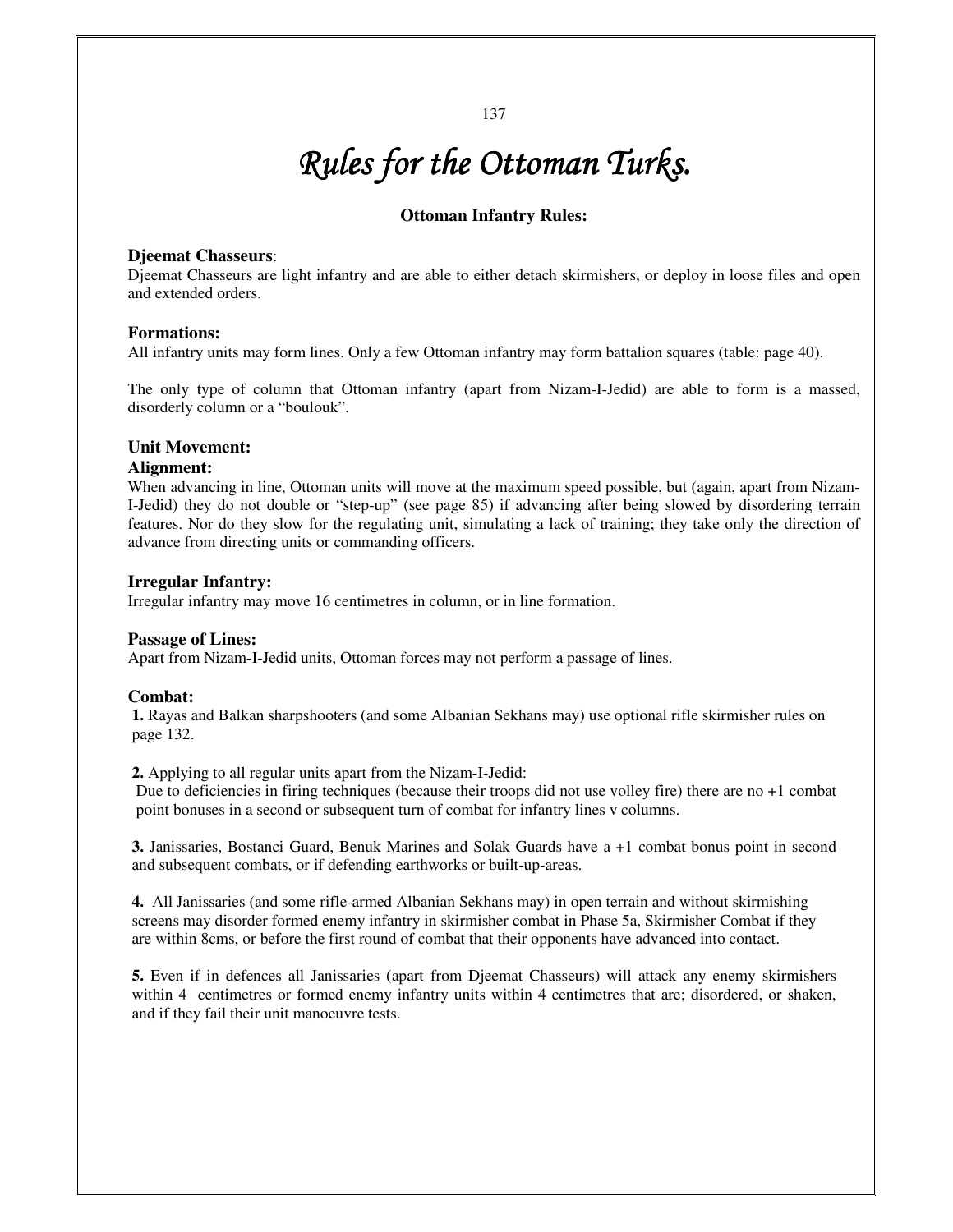#### 138

# *Rules for the Ottoman Turks. Turks.*

# **Ottoman Cavalry Rules:**

# **Unit Movement:**

Apart from Nizam-I-Jedid and heavy cavalry, all Ottoman cavalry units move at 24 centimetres per turn

#### **Unit Movement (Alignment):**

The same points apply to Ottoman cavalry as to Ottoman infantry commands; Ottoman cavalry units will move at the maximum speed possible; they do not slow for the directing units with their commanding officers but are generally guided/directed by them.

#### **Movement (Interpenetration):**

Irregular Ottoman cavalry may move through other Ottoman cavalry without causing a disorder.

#### **Combat:**

# **Bedouins, Yoruks, Anatolian and Kurdish Djellis:**

As per the Cossack combat rule, these types will only combat with formed infantry who are: in march column, disordered, prone, routing, or have just failed to form emergency square. They may make contact if attacking opponent in a flank, or in the rear.

Otherwise, if the enemy unit is in good order the light horse will recoil to 5 centimetres from the enemy.

### **Sipahis, Bosnian, Serb and Croat Djellis (Tactics and Impetuous charges):**

Against advancing enemy cavalry, Sipahis will attempt encirclement of the enemy cavalry body.

In order to conform to this mode and tactic of double-envelopment, Sipahi commands must be divided into centre and two wings with separate morale and they may make contact if attacking opponent in a flank, or in the rear.

An all-out charge against advancing enemy cavalry must be ordered by a general. In an "all-out" charges, units in the command are permitted to break formation a move around the enemy cavalry's flanks

Against stationary enemy cavalry, all Djellis in a command will make an all-out charge to contact if they within 36 centimetres` range and they fail a unit manoeuvre test.

In all out charges add +1 combat point in the first combat with any regular cavalry.

Sipahis of the Porte are considered as "regular" as they were periodically trained cavalry and so will not advance impetuously.

Against formed enemy infantry with secure flanks and squares, these cavalry must pass a manouevre test to make contact, otherwise they are halted and recoil back to 5 centimetres from the infantry. All cavalry may make contact if attacking opponent in a flank, or in the rear.

#### **Mamelukes:**

Mamelukes may not be ordered to "engage" enemy infantry, only to assault them. But they will "charge home" to contact infantry squares and secure lines only if their manouevre test is passed, otherwise they are halted and recoil back to 5 centimetres from the infantry.

#### **Combat Points & Modifiers:**

Apply a +1 combat point for regular European infantry in square or with secure flanks verses irregular Ottoman cavalry. Apart from Arab cavalry, all Ottoman cavalry being lance-armed will receive the +1 combat point against infantry squares. But they do not receive the echelon and column unit die roll modifiers.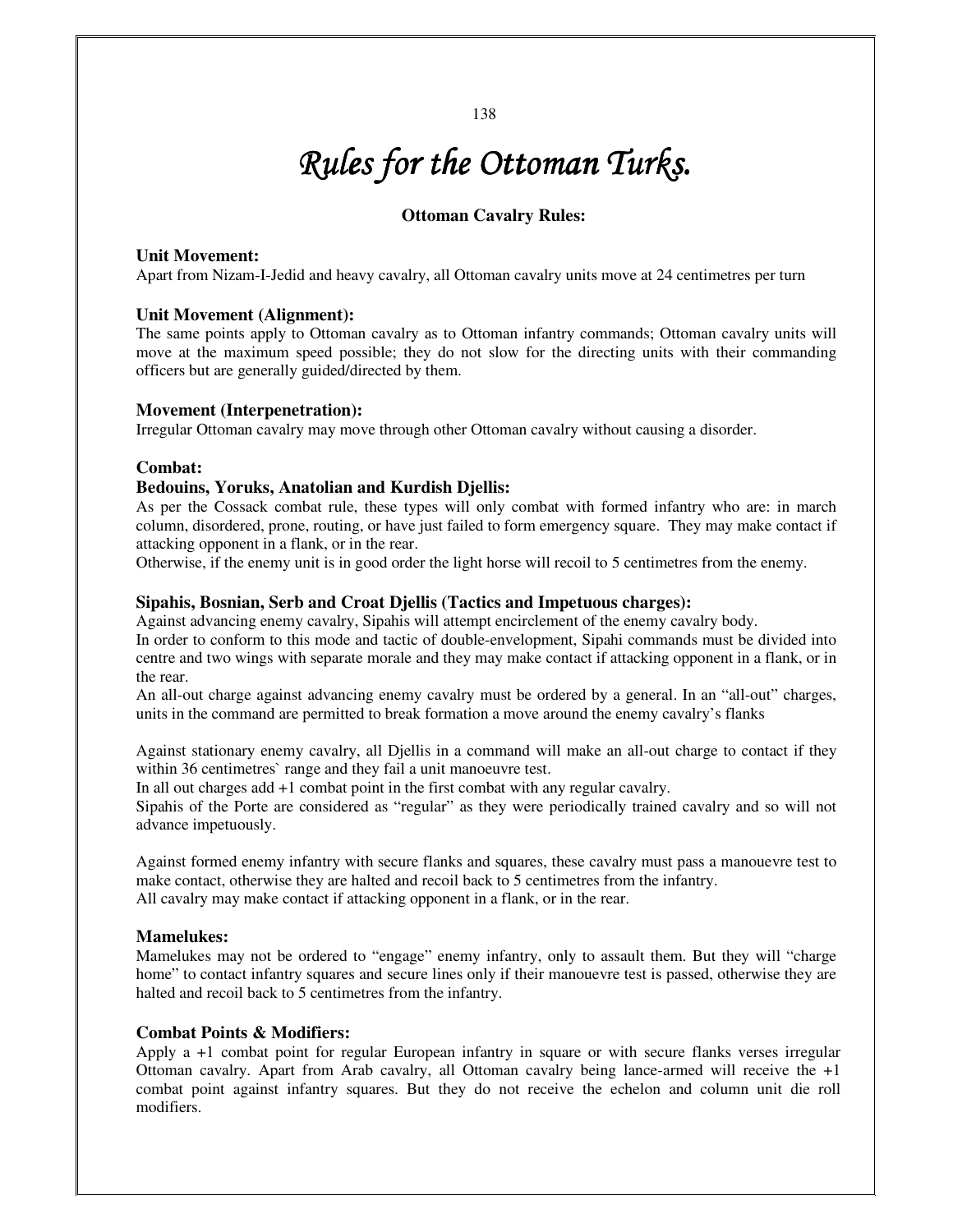# **Ottoman Artillery Rules:**

### **Organisation:**

Ottoman batteries are to be represented by two units, or half-batteries; one unit with two heavy "Balyemez" cannon models and one howitzer model, and a second unit with two light/medium cannon models. The medium guns could be either French 6-pounders or Ottoman medium "Sahi" field guns.

Existing rules for heavy guns could be used for Provincial artillery batteries; a 2-gun section of "Balyemez" guns would fire at every other turn with modifiers. The larger concentrations, in batteries of 8-10 guns, would fire as per a normal heavy battery, but without modifiers.

### **Movement:**

Battery movement for heavy pieces when limbered is 4 centimetres; taking one turn to limber or unlimber, prolong movement is not possible. The French 6-pounders move at the normal movement rate for foot artillery in the rules.

#### **Firing:**

Ottoman artillery batteries` fire will be split in to two units or (half batteries); the light/medium half-battery firing in every turn, and the heavy "Balyemez" half-battery firing in every second turn.

#### **Firing modifier:**

Because there are only four cannons in each battery and also due to the erratic quality of gunpowder supplied; both units will have a -1 modifier.

#### **Hits on heavy guns or howitzers in half-batteries:**

If the battery is hit in combat, or by counter-battery fire then the firer must dice to see which of the battery's guns is knocked out with the following scores on a d.6.:

1/2: it is one of the howitzers

3/4/5/6: it is one of the heavy guns.

If only two calibres of gun are left, than make a 50-50% roll to determine which gun is hit.

#### **Morale:**

Although they will fire as separate units, both traditional "Balyemez" heavy guns and new Ottoman "Sahi" and French field guns are treated as a single battery for morale purposes and testing.

#### **Detachment of mobile French 6-pounders:**

If the Commander in Chief passes an initiative test, French 6-pounders may be detached to form "mobile" batteries and may be deployed separately at the start of a battle.

#### **Massing guns:**

Unless one is playing a historically based scenario, Ottoman Commander in Chiefs may form massed batteries without testing their initiative.

A general of artillery is required for the artillery if a massed-battery is to be formed.

# **Ottoman composite howitzer batteries are not allowed:**

Ottoman howitzers may not be detached to form composite batteries.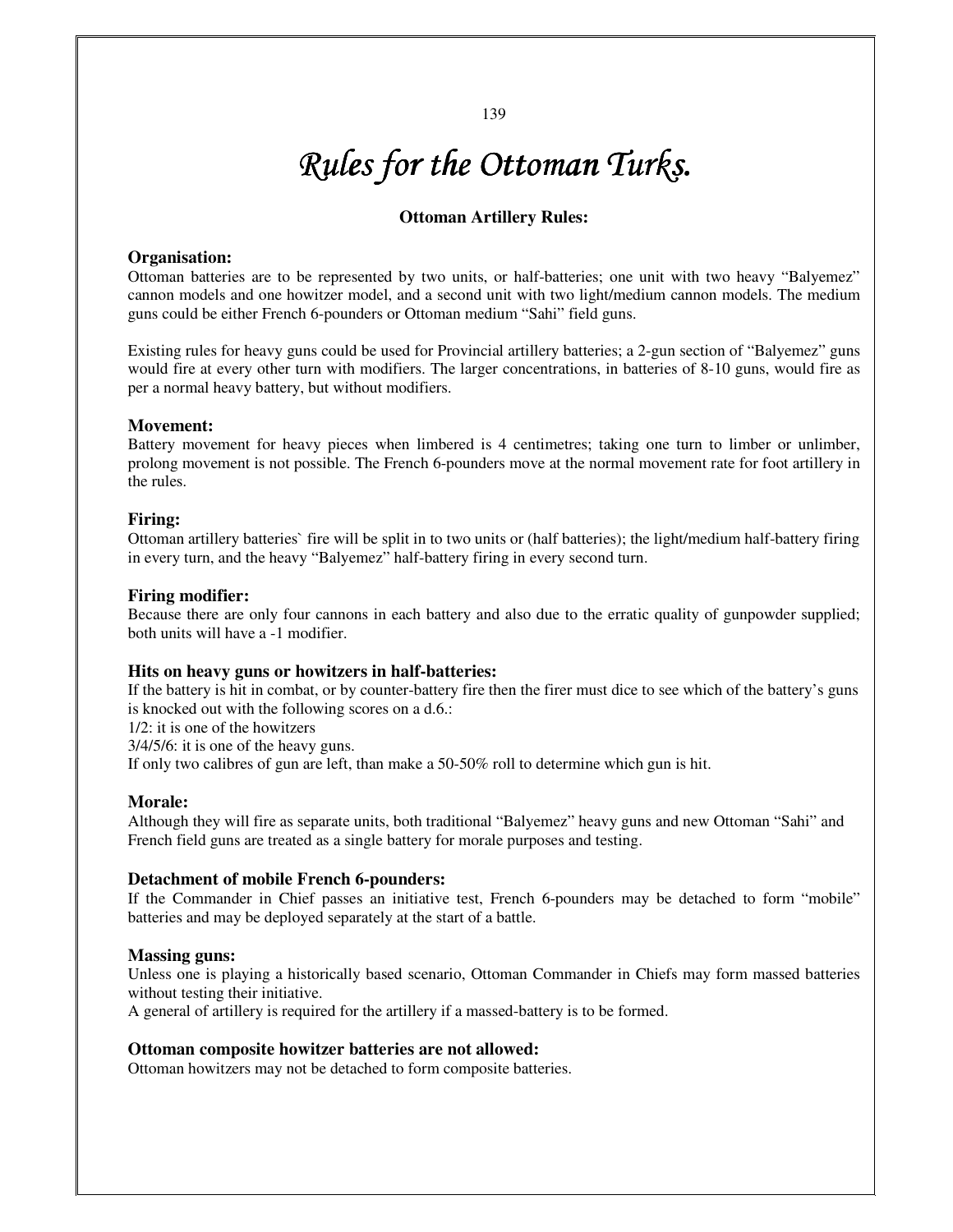| Опошан Ошія Карікши (пітанігу); |                       |                |                |                         |                       |                |  |  |
|---------------------------------|-----------------------|----------------|----------------|-------------------------|-----------------------|----------------|--|--|
| <b>Troop Type:</b>              | <b>Unit size</b>      | Unit           | <b>Melee</b>   | Line v.                 | Unit has one          | Form           |  |  |
|                                 | <b>Numbers/bases:</b> | class:         | <b>Bonus:</b>  | column                  | base of own           | Square:        |  |  |
|                                 |                       |                |                | bonus:                  | <b>Skirmishers:</b>   |                |  |  |
| Janissaries:                    |                       |                |                |                         |                       |                |  |  |
| Djeemaat                        | 500/2                 | ${\bf E}$      | Y              | $\mathbf N$             | $\overline{N}$        | ${\bf N}$      |  |  |
| <b>Benluk</b>                   | 500/2                 | D              | $\overline{Y}$ | $\overline{N}$          | Y                     | $\mathbf N$    |  |  |
| <b>Bostanci Guard</b>           | 750/3                 | $\mathcal{C}$  | Y              | ${\bf N}$               | N                     | ${\bf N}$      |  |  |
| Djeemat                         | 500/2                 | D              | $\overline{N}$ | $\overline{\mathbf{N}}$ | <b>Light Infantry</b> | $\overline{N}$ |  |  |
| Chasseurs                       |                       |                |                |                         |                       |                |  |  |
| <b>Benuk Marines</b>            | 500/2                 | D              | Y              | Y                       | Y                     | ${\bf N}$      |  |  |
| <b>Solak Guard</b>              | 500/2                 | $\mathbf D$    | $\overline{Y}$ | $\overline{N}$          | $\overline{Y}$        | $\overline{N}$ |  |  |
| Nizam-I-Jedid:                  |                       |                |                |                         |                       |                |  |  |
| $1st$ & $2nd$ Regts.            | 1,200/5               | $\mathbf C$    | $\mathbf N$    | $\overline{Y}$          | $\overline{Y}$        | $\overline{Y}$ |  |  |
| $3rd$ -12 <sup>th</sup> Regts.  | 750/3                 | $\mathbf D$    | $\overline{N}$ | $\overline{Y}$          | $\overline{Y}$        | $\overline{Y}$ |  |  |
| Nizam-i-Segban                  | 800/3                 | D              | N              | $\overline{Y}$          | $\overline{Y}$        | $\overline{Y}$ |  |  |
| (1808):                         |                       |                |                |                         |                       |                |  |  |
| Irregulars:                     |                       |                |                |                         |                       |                |  |  |
| Rayas                           | 100/1                 | D              | $\overline{N}$ | $\mathbf N$             | Open Order            | $\mathbf N$    |  |  |
|                                 |                       |                |                |                         | Irregulars            |                |  |  |
| Sekhans:                        | 500-1,000/2-4         | ${\bf E}$      | $\mathbf N$    | $\mathbf N$             | Y                     | ${\bf N}$      |  |  |
| *Albanian                       | 500-1,000/2-4         | D              | $\overline{N}$ | $\overline{Y}$          | $\overline{Y}$        | $\overline{Y}$ |  |  |
| Sekhans:                        |                       |                |                |                         |                       |                |  |  |
| Derbents:                       | 250/1                 | $\overline{F}$ | $\overline{N}$ | $\mathbf N$             | Loose Order           | ${\bf N}$      |  |  |
|                                 |                       |                |                |                         | Irregulars            |                |  |  |
| Fellahin                        | 500-1,000/2-4         | ${\bf F}$      | $\overline{N}$ | $\overline{N}$          | Loose Order           | $\mathbf N$    |  |  |
|                                 |                       |                |                |                         | <b>Irregulars</b>     |                |  |  |
| Bedouin Infantry:               | 300-400/1-2           | $\overline{F}$ | $\overline{N}$ | $\overline{N}$          | Loose Order           | $\mathbf N$    |  |  |
|                                 |                       |                |                |                         | Irregulars            |                |  |  |
| Mameluke Foot                   | 2,000/8               | $\overline{F}$ | $\overline{N}$ | $\mathbf N$             | N                     | $\overline{N}$ |  |  |
| Servants:                       |                       |                |                |                         |                       |                |  |  |
| Levend/Asakir                   | 500/2                 | ${\bf E}$      | ${\bf N}$      | $\mathbf N$             | Y                     | $\mathbf N$    |  |  |
| <b>Balkan</b>                   |                       |                |                |                         | Open Order            |                |  |  |
| sharpshooters:                  | 250/1                 | D              | $\mathbf N$    | ${\bf N}$               | Irregulars            | ${\bf N}$      |  |  |
| Haydut irregulars               |                       |                |                |                         |                       |                |  |  |

# **Ottoman Units Kapikulu (infantry):**

#### **Notes:**

**1.** Djeemat Chasseur Janissary units were the  $35<sup>th</sup>$ ,  $39<sup>th</sup>$ ,  $44<sup>th</sup>$ ,  $64<sup>th</sup>$ ,  $68<sup>th</sup>$  &  $71<sup>st</sup>$  Ortas.<br>**2.** Benuk Marines were the  $31<sup>st</sup>$  &  $88<sup>th</sup>$  Ortas

Benuk Marines were the  $31<sup>st</sup>$  &  $88<sup>th</sup>$  Ortas

- **3.** Loose order irregulars have skirmishers.
- **4.** Open order irregulars are treated as skirmisher "companies" in the rules.
- **5.** Janissaries may form line and a massed column or a "boulouk"

**6.** Loose order irregulars may use unformed masse columns unless they are placed in linear defences.<br>**7.** Rayas (skirmisher companies) were often attached to main battle lines of Janissaries to augment

**7.** Rayas (skirmisher companies) were often attached to main battle lines of Janissaries to augment their skirmishing screens.

**8.** Note: above asterisked units: this applies to only one in six European trained/officered Albanian Sekhans.